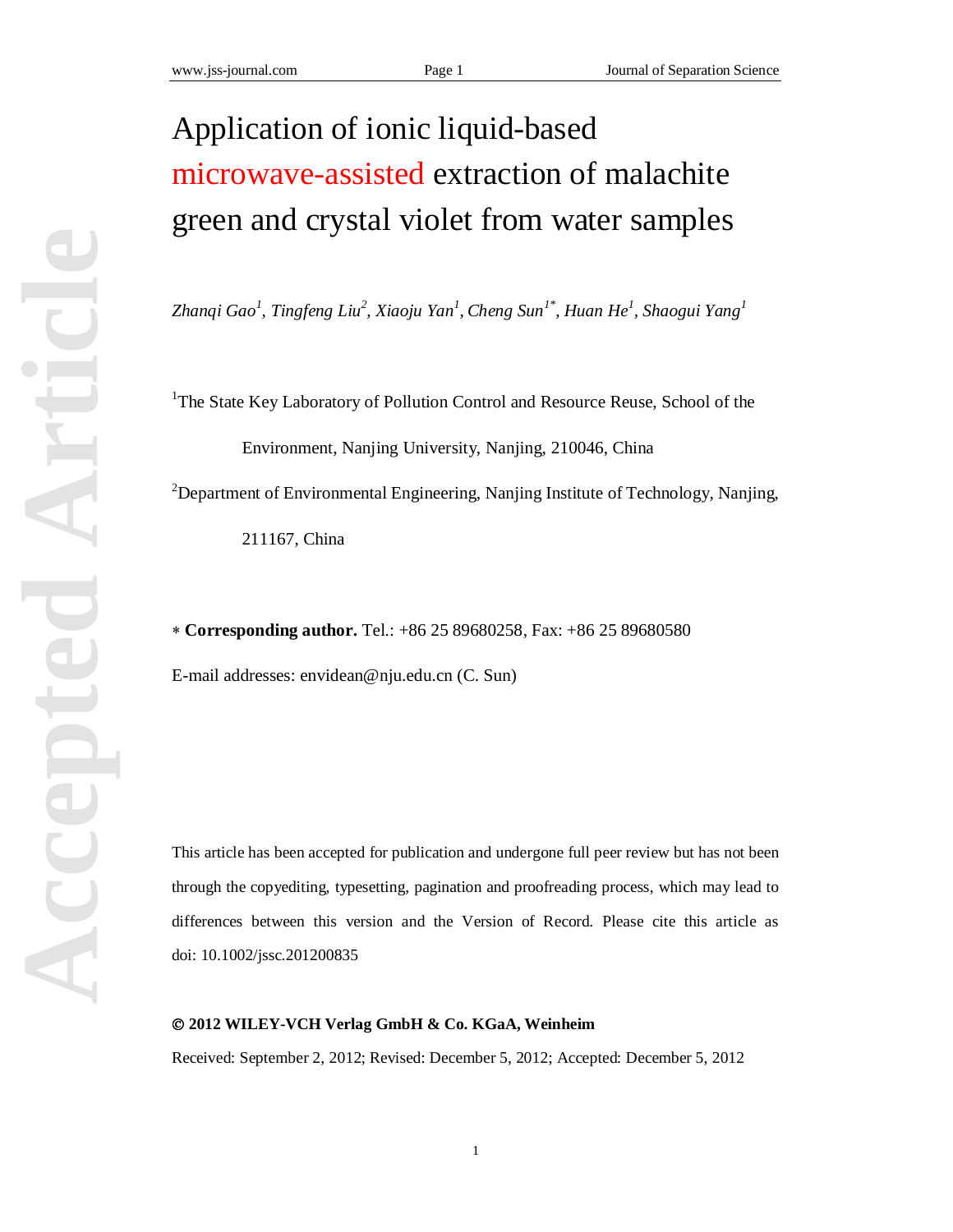**Abbreviations: [C4MIM][PF6]**, 1-butyl-3-methylimidazolium hexafluorophosphate; **[C6MIM][PF6]**, 1-hexyl-3-methylimidazolium hexafluorophosphate; **[C8MIM][PF6]**, 1-octyl-3-methylimidazolium hexafluorophosphate; **CV**, crystal violet; **MG**, malachite green; **MAE**, microwave-assisted extraction; **ILs:** ionic liquids; **IL-MAE**, ionic liquid-based microwave-assisted extraction.

**Keywords:** Crystal violet; Malachite green; Microwave assisted extraction; Ionic liquid.

#### **Abstract**

A simple, environmentally friendly and efficient technique, ionic liquid-based microwave-assisted extraction was first used to determine malachite green and crystal violet from water samples coupled to high-performance liquid chromatography. The key parameters influencing extraction efficiency were investigated, such as the type of ionic liquids, the volume of ionic liquid, extraction time, and so on. Under the optimum conditions, good reproducibility of the extraction performance was obtained (relative standard deviation, 1.0% for malachite green and 5.9% for crystal violet, n=5). Good linearity (0.10-25  $\mu$ g L<sup>-1</sup>) was observed with correlation coefficients between 0.9991 and 0.9964. The detection limits of malachite green and crystal violet were 0.080 and 0.030  $\mu$ g L<sup>-1</sup>, respectively. The proposed method had been successfully applied to determine malachite green and crystal violet in real water samples with recoveries ranging from 95.4 to 102.8%. Compared with the previous technologies, the proposed method required less extraction time (2 min), and provided lower detection limits and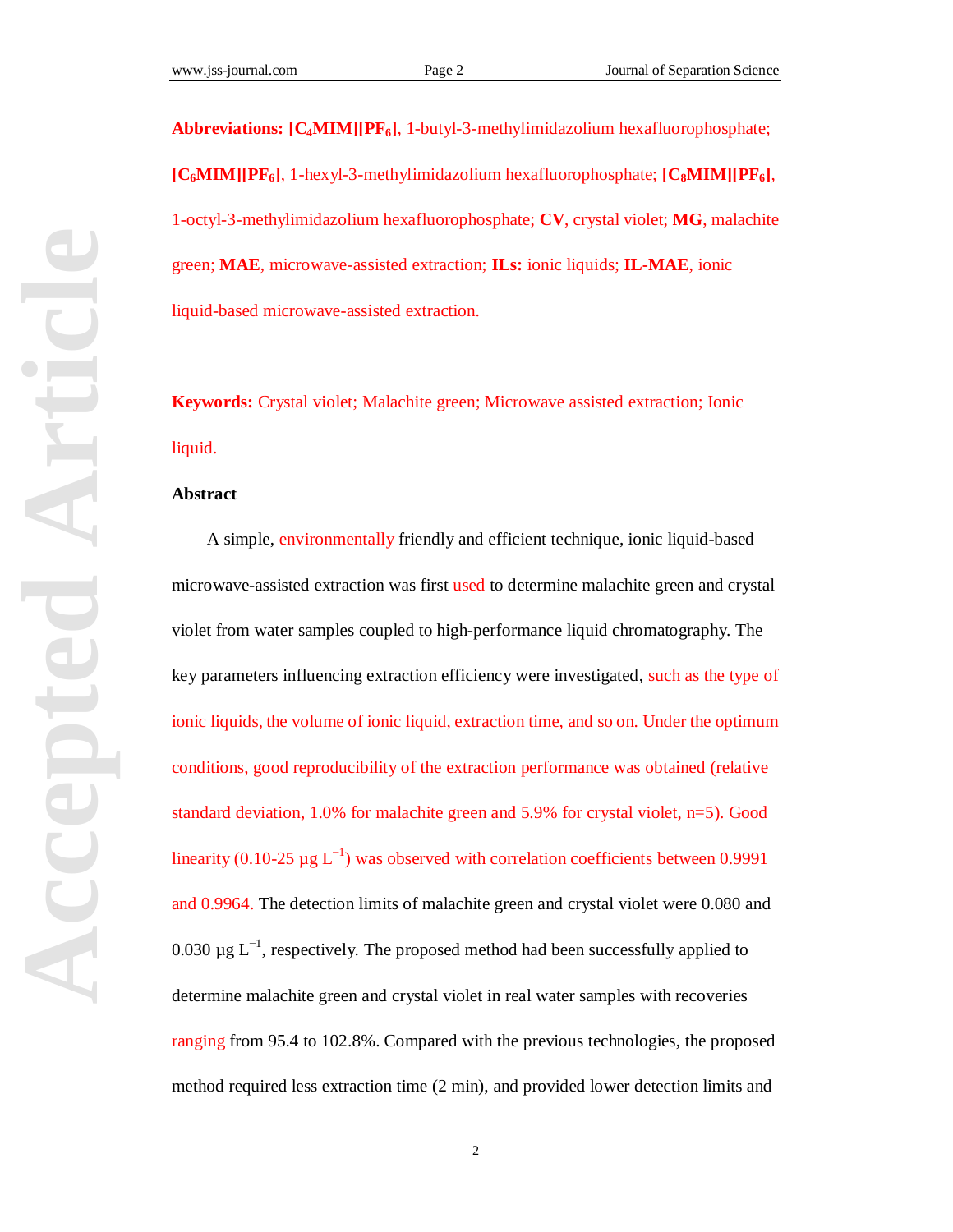higher enrichment factors. Moreover, there was no volatile and hazardous organic solvents released. Based on these simple, environmentally friendly, rapid and highly efficient results, the proposed approach provides a new and promising alternative for simultaneously extracting trace amounts of MG and CV from water samples.

#### **1 Introduction**

The triphenylmethane dyes, malachite green (MG) and crystal violet (CV) have been widely used by aquaculture farmers around the world in fungicides, parasiticides and antiseptics to treat and prevent fungal diseases and parasitic infections in fish since the 1930s [1, 2]. However, the use of MG and CV in aquaculture has recently raised serious concerns because it has been reported that MG and CV may cause human carcinogenesis, mutagenesis and other toxic effects [3]. Consequently, both MG and CV are on the Food and Drug Administration's (FDA's) priority list for fish drugs [4]. And the use of these dyes is also controlled by guidelines laid down in each of the individual member state within the European Union. Though the use of MG and GV has been banned in several countries, the hazardous compounds are still being used in many parts of the world due to their low cost and high effectiveness [5]. Therefore, in response to concerns regarding the health risks associated with the use of MG and CV, it is very important to develop sensitive methods for their detection in water samples.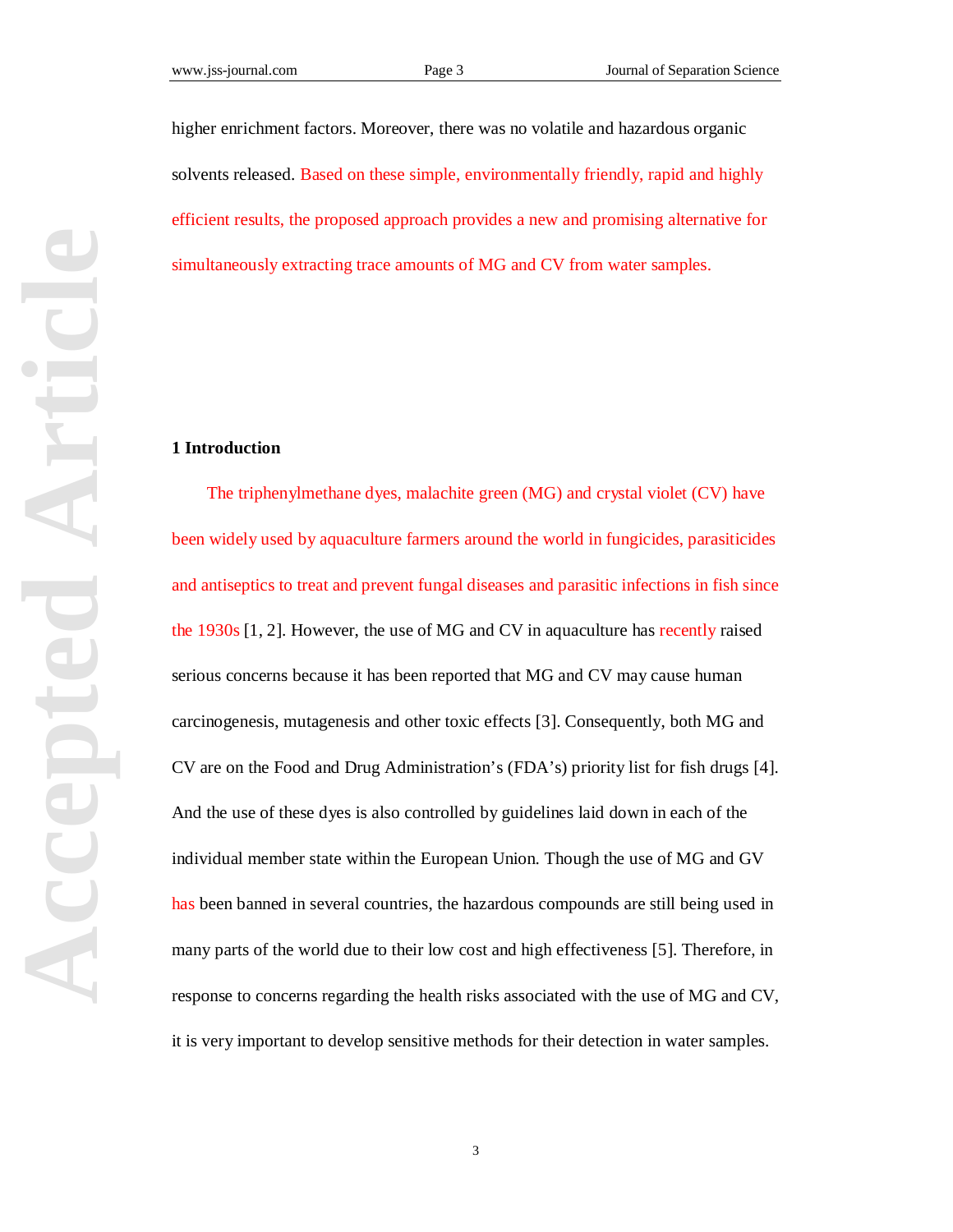Up to now, various methods were proposed to detect MG and CV in water samples, such as solid-phase extraction (SPE) with LC/MS/MS measurement [6], magnetic solid phase extraction (MSPE) by spectrophotometric analysis [3], maghemite nanoparticles preconcentration followed by spectrophotometric titration, capillary electrophoresis-Raman spectroscopy (CE-RS) [7], and ELISA [8]. However, most of these methods cannot be used widely for determining both chemicals. Drawbacks include the fact that they are time-consuming, labor-intensive, require large volumes of water samples to pre-concentrate and complicated pretreatment procedure. In contrast, dispersive liquid-liquid microextraction (DLLME) is a popular method to extract the triphenylmethane dyes [9-11] because of its easy handling, miniaturized sample preparation and cost-effectiveness. Nevertheless, this technology still needs volatile and hazardous organic compounds as solvents or co-solvents, which are harmful to human health and the environment. In addition, DLLME is time-consuming [9]. Therefore, it is very essential to develop simple, fast, environmentally friendly and sensitive methods to simultaneously determine MG and CV in water samples.

Recently, microwave-assisted extraction (MAE) has been accepted as a potential and powerful alternative to conventional extraction techniques. The advantages of MAE include higher extraction efficiency, faster extraction processes, lower solvent and power consumption. MAE has also become a routine extraction technique for clinical, food and environmental product analysis [12-15], especially in the area of organic analysis [16]. However, MAE's only deficiency is its use of volatile organic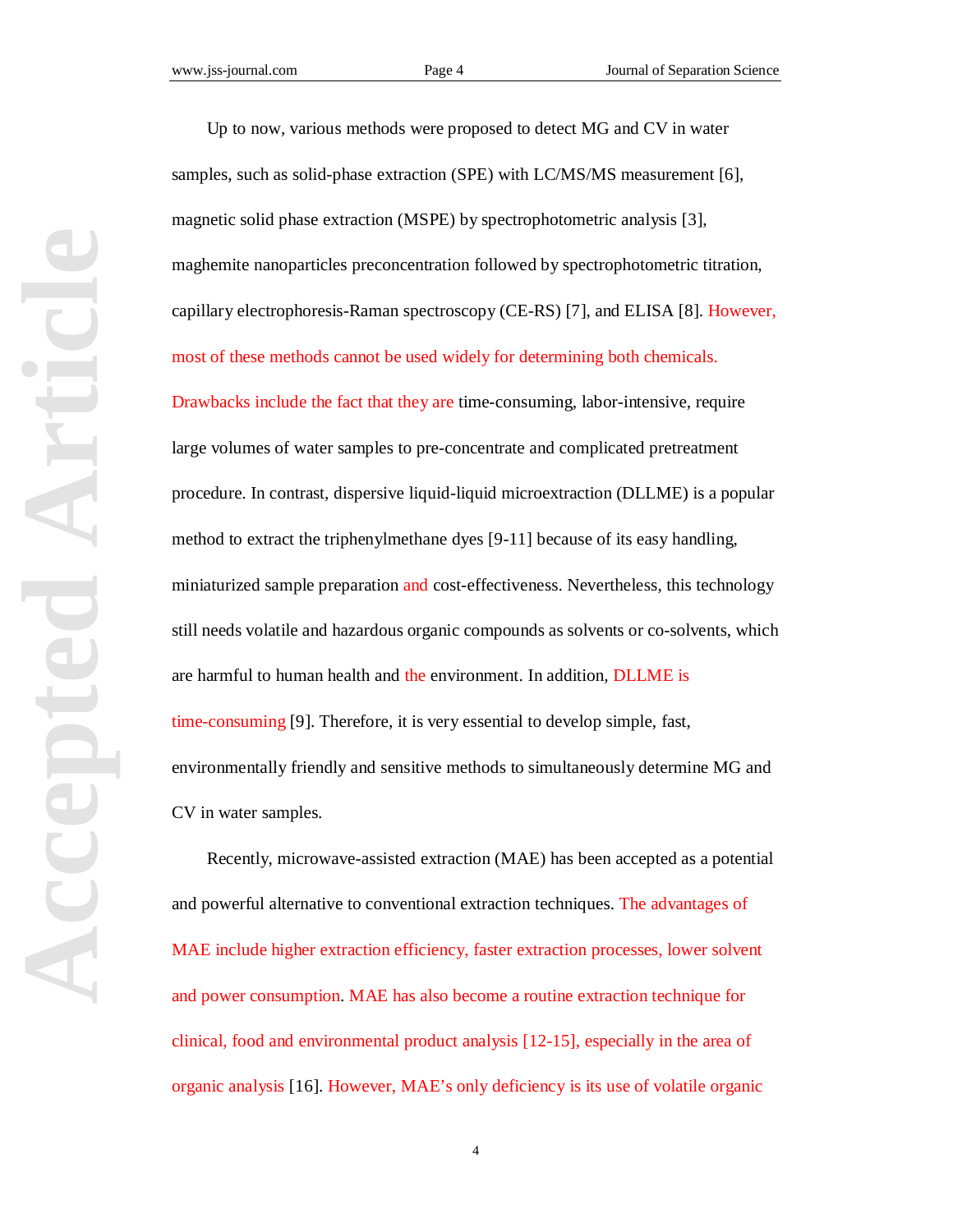solvents which are detrimental to the environment and human health [17]. Sample extraction technologies are under pressure to eliminate or minimize the use of toxic organic solvents, which means MAE must find an efficient and environmentally friendly solvent.

In recent years, ionic liquids (ILs) have served as promising alternatives to the traditional organic solvents employed in sample preparation, owing to their excellent properties: negligible vapor pressure, good thermal stability, wide liquid range, tunable viscosity, and miscibility with water and organic solvents as well as good solubility and extractability for various organic compounds. Over the past few years, ionic liquids have been used in various applications, such as solid-liquid extraction [18], solid-phase microextraction [19, 20], liquid-liquid extraction [21], liquid-phase microextraction [22, 23], and aqueous two-phase systems extraction [24, 25]. Moreover, because ILs are a combination of organic cations and various anions ionic liquids can efficiently absorb and transfer microwave energy [26], and thus are used as solvents and co-solvents for MAE. Ionic liquid-based microwave-assisted extraction (IL-MAE) has been reported to successfully extract various environmental pollutants from matrix [27-30]. However, to the best of our knowledge, there are no reports on ionic liquid-based microwave-assisted extraction of MG and CV.

In the present study, a rapid, effective, environmentally friendly and feasible IL-MAE followed by high performance liquid chromatography (HPLC) is proposed to detect MG and CV in water samples. Various influential parameters of microwave-assisted extraction were optimized systematically. The optimized method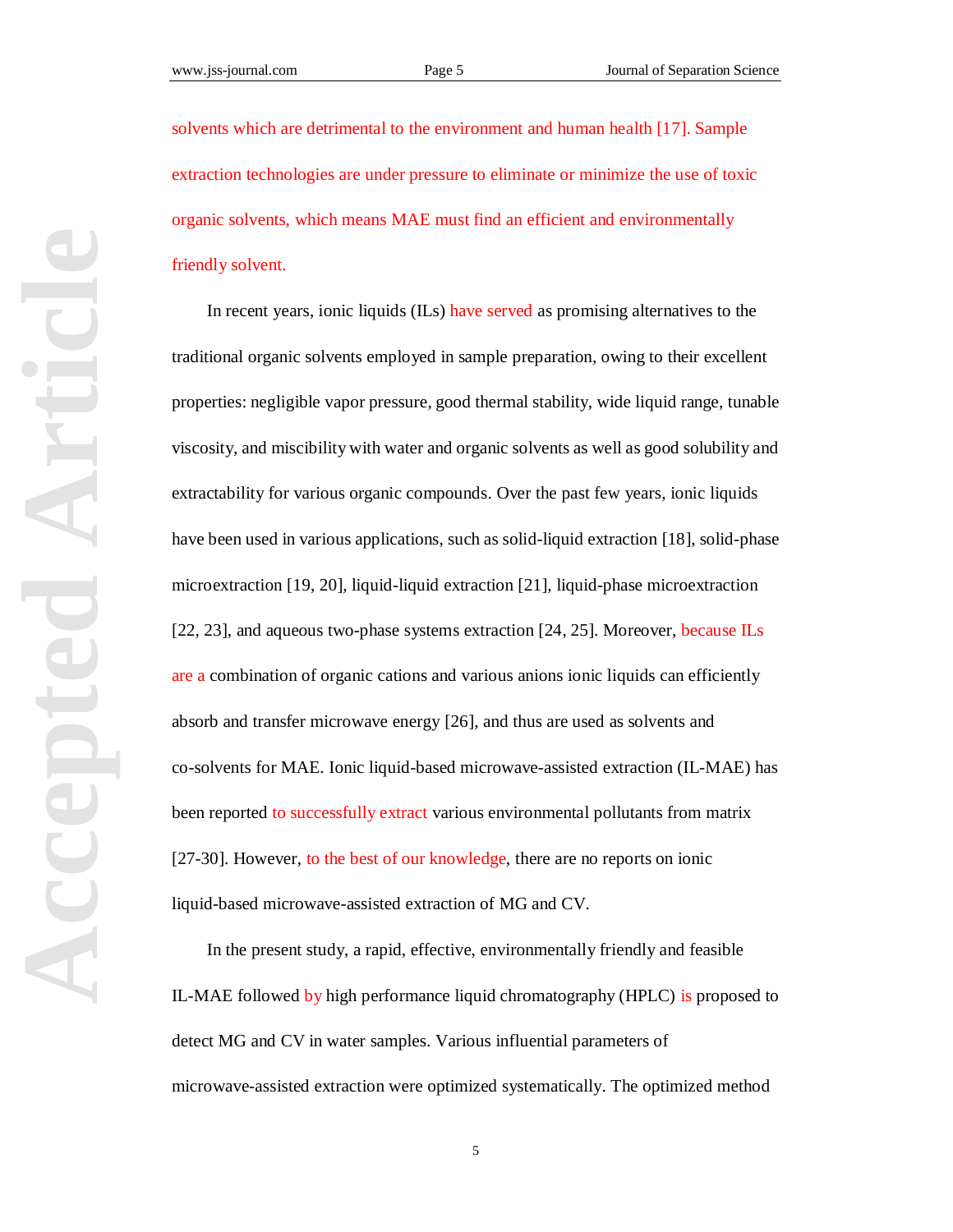was compared with the conventional extraction approaches. The proposed method was then successfully applied to determine MG and CV in water samples.

#### **2 Experimental**

#### **2.1 Reagents and materials**

Individual standards of malachite green and crystal violet were purchased from Shanghai Dyestuff Chemical Sales Co., Ltd. (Shanghai, China). Standard stock solutions (100 g L<sup>-1</sup>) were prepared in HPLC-grade acetonitrile and stored at 4 °C. Working solutions (100 ng  $L^{-1}$ ) were obtained by step-by step daily dilution of the stock solutions with acetonitrile. 1-butyl-3-methylimidazolium hexafluorophosphate  $({\rm [C_4MIM][PF_6]}, {\rm 1-hexyl-3-methylimidazolium hexafluorophosphate ([C_6MIM][PF_6])}$ and 1-octyl-3-methylimidazolium hexafluorophosphate ( $[C_8MIM][PF_6]$ ) with purity of 99% were purchased from Lanzhou Greenchem ILS, LICP, CAS (Lanzhou, China), Shanghai. HPLC-grade methanol and acetonitrile were purchased from J. T. Baker (Phillipsburg, NJ, USA). All other chemicals were purchased from Beijing Chemicals Co. Ltd (Beijing, China) with analytical grade or better. Ultrapure water was prepared by a Milli-Q SP reagent water system (Millipore, Milford, MA, USA) throughout the experiments.

#### **2.2 Apparatus**

 A domestic microwave-assisted extraction system (Midea, Shunde, China) with a 2450 MHz magnetron was used. It was modified in our laboratory with the addition of a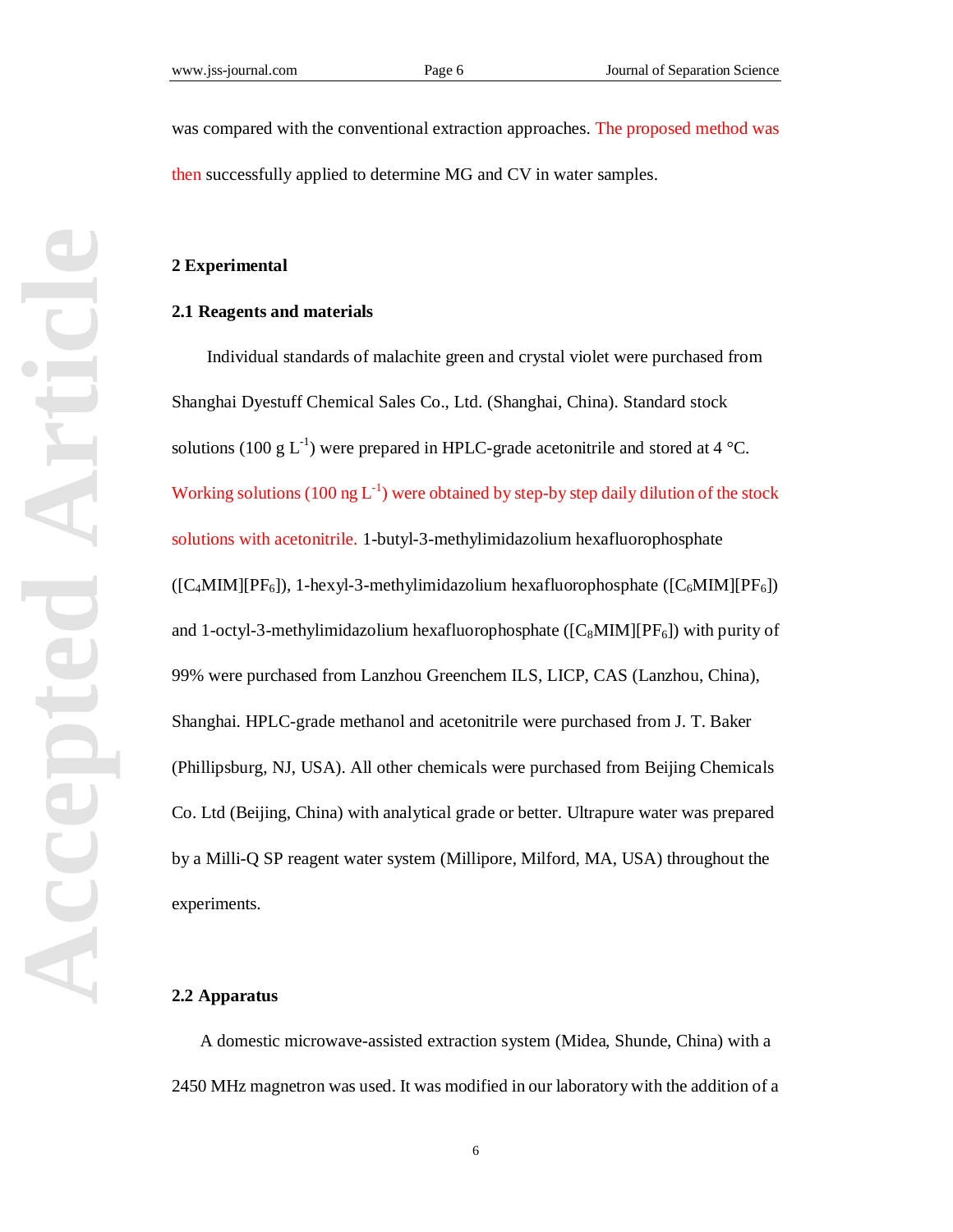water condenser. The whole system was run at atmospheric pressure and could be employed at the maximum power of 700 W. The pH-meter (Mettler Toledo, Switzerland) with combined glass electrode and a universal pH indicator (pH 0-14) was used for the pH measurement. A centrifuge model 3k15 (Sigma, Germany) was used for the phase separation.

#### **2.3 IL-MAE procedure**

Briefly, 20 mL of work solution containing 100 ng  $L^{-1}$  of target compounds and 5.0% (w/v) sodium chloride were extracted by IL (500  $\mu$ L)-MAE. The key parameters were systematically optimized, including the type of ILs, the volume of IL, extraction time, microwave power, solution pH and ionic strength. After IL-MAE, the extracts cooled with ice water to room temperature. Through centrifugation at 3000 rpm, the upper aqueous phase was removed with a syringe.  $150 \mu L$  of the residue was diluted to 1 mL by the buffer to decrease viscosity and 20 µL was injected into the HPLC system for analysis.

#### **2.4 HPLC analysis**

An Agilent 1200 LC system consisting of a quaternary pump and a UV/vis detector set at 618 and 588 nm was used for analysis of MG and CV, respectively. The analytes were separated on an Agilent Zorbax Eclipse plus C18 column (250 mm×4.6 mm I.D, 5 mm particles) with a mixture of ammonium acetate buffer  $(0.01 \text{ mol L}^{-1}, \text{pH})$ 4.5) using an acetonitrile/water mobile phase (20/80, v/v) at a flow rate of 1.0 mL min<sup>-1</sup>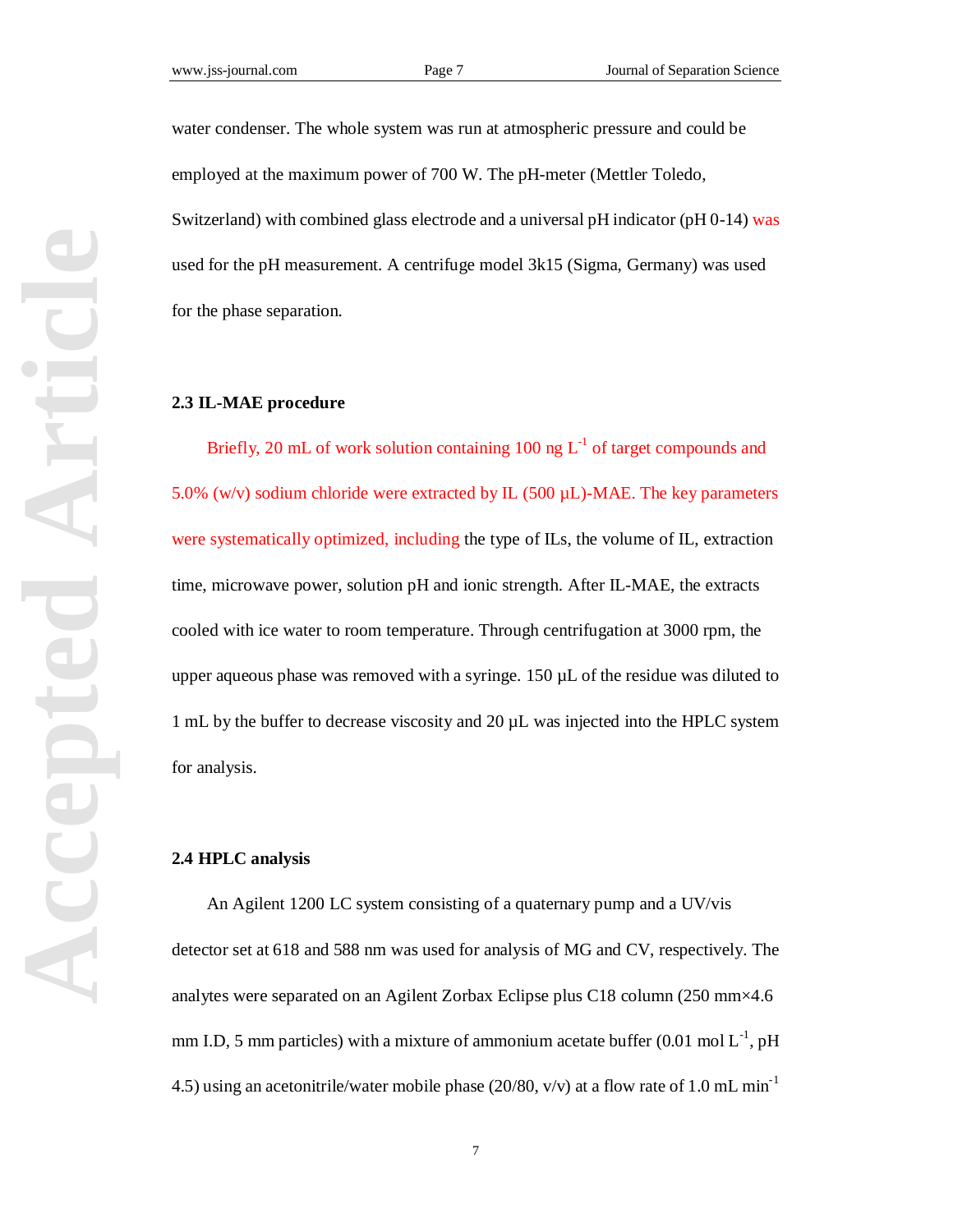, and 20 µL injection volume. The chromatographic peaks of the analytes were

confirmed by comparing their retention time with the reference standard.

#### **2.5 Determination of enhancement factors**

The enhancement factor (EF) was evaluated as follows [9]:

$$
EF = \frac{C_{after}}{C_{before}}
$$

where C<sub>before</sub> was calculated from the calibration curve by directly injecting standard solutions into the HPLC system, and  $C_{after}$  was determined by the proposed procedure under the optimal conditions and calculated from the standard curve.

#### **2.6 Collection of the real samples**

Four water samples were selected for validating the proposed method including pond water, lake water, river water and sewage treatment plant (STP) effluent. The pond water was collected from fish farm water. The lake water was collected from Taihu Lake. The river water was collected from Changjiang River. The STP effluent was collected from Xianlin sewage treatment plant ((Nanjing, China). The collected water samples were filtered though 0.45  $\mu$ m micro-pore membranes and then stored at  $4 \circ C$  in the dark before analysis.

#### **3 Results and Discussion**

#### **3.1 Optimization of IL-MAE conditions**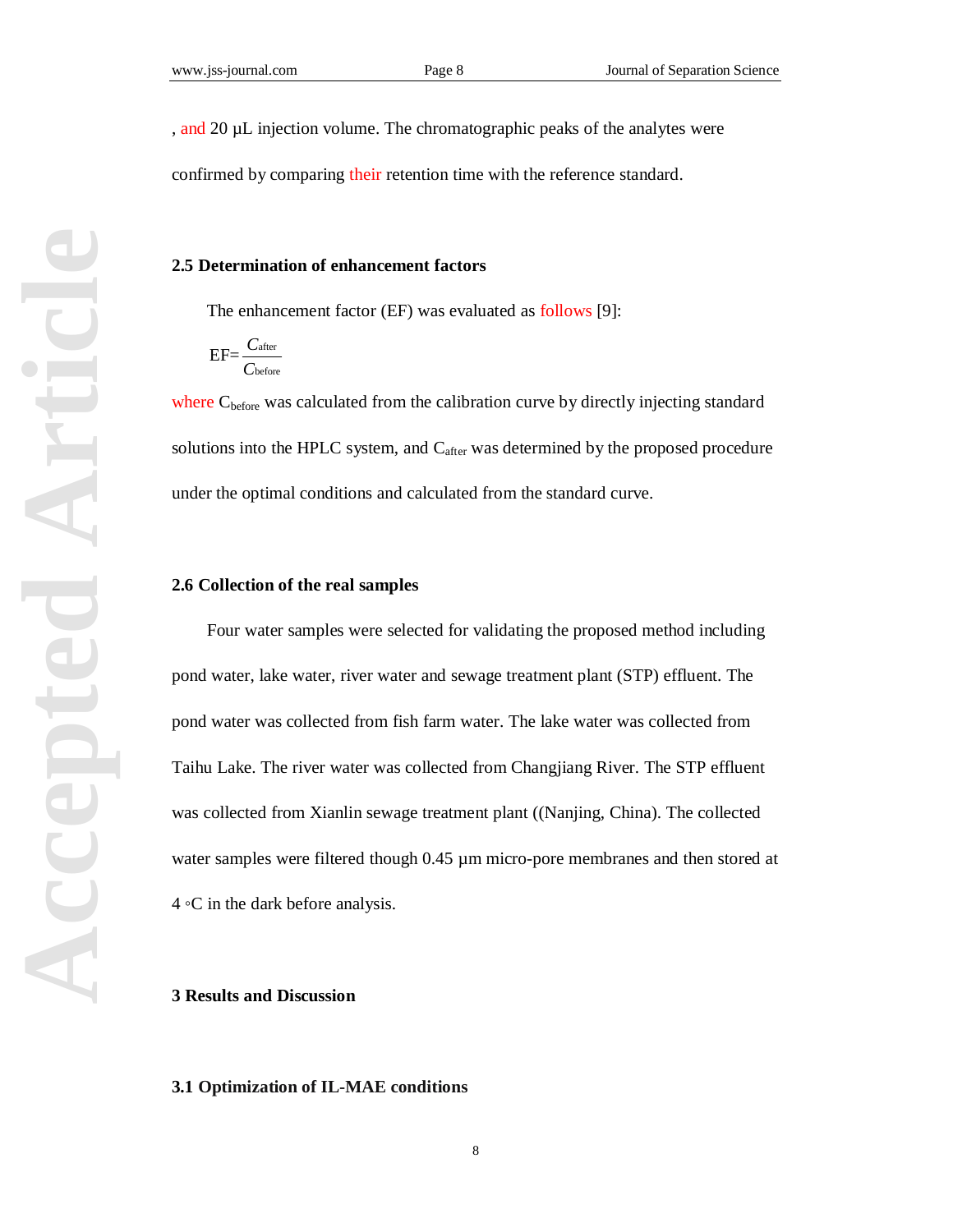In order to obtain better extraction efficiency, the key parameters that could affect the extraction performance were optimized, including the type of ILs, IL volume, extraction time, microwave power, pH, ionic strength and centrifuging time. Each measurement was replicated three times.

#### **3.1.1 Selection of ILs**

The extraction efficiencies of the ILs were investigated and the results are shown in Fig. 1. It can be seen that the extraction capacity of  $[C_8MIM][PF_6]$  to MG and CV was best among the ILs studied, which may be due to its relatively lower solubility in water (0.2 g/100 mL) than  $[C_6MIM][PF_6]$  (0.75 g/100 mL) and  $[C_4MIM][PF_6]$  (1.88  $g/100$  mL). Consequently,  $[C_8MIM][PF_6]$  was used as solvent to extract the analyses.

Figure 1

#### **3.1.2 Effect of IL volume**

The volume of extraction solvent is a crucial factor. Large solvent volumes can lead to unnecessary waste and decrease the extraction concentration of the target compounds in solvent, while small volumes may lead to incomplete extraction. In investigating the influence of IL volumes, a series of IL volumes ranging from 150 to 1000  $\mu$ L were studied. As shown in Fig. 2a, the peak areas increased with the increasing of IL volume up to  $500 \mu L$ , and then decreased. Therefore, an extraction volume of  $500$ µL was selected in further extraction.

Figure 2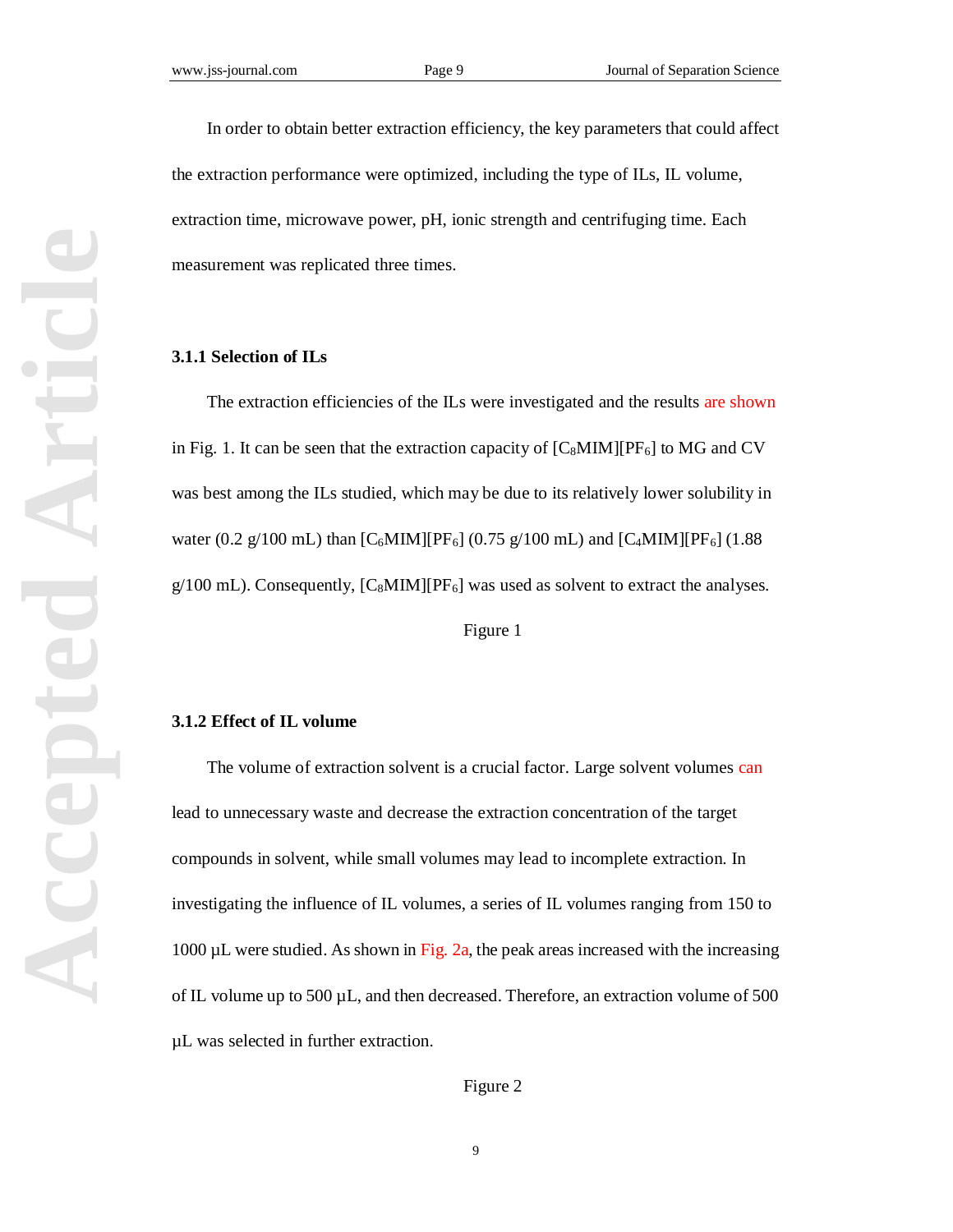# **Accepted Article** Articl Accepted

#### **3.1.3 Effect of extraction time**

Extraction time is one of the most important factors in most extraction processes because mass transfer of analytes between the two immiscible phases needs to overcome phase barrier energy. This transport process takes time to occur and to reach equilibrium [31]. As shown in Fig. 2b, when the irradiation time increased from 1 to 2 min, the extraction efficiency increased dramatically. But when the extraction time was beyond 2 min, the extraction yields remained almost unchanged. These results may suggest that the extraction of both compounds reached equilibrium in 2 min. Hence, 2 min was selected as the optimal extraction time.

#### **3.1.4 Effect of microwave power**

The microwave power had a significant effect on the extraction of compounds. As shown in Fig. 2c, the extraction yield of MG and CV obtained at different powers gradually increased as the microwave irradiation power increased from 120 to 700 W. It may be due to the fact that microwave irradiation energy can enhance the penetration of the solvent into the matrix and deliver materials efficiently through molecular interaction with the electromagnetic field and offer a rapid transfer of energy to the solvent and matrix, which allows the dissolved components to be extracted [32]. The maximum microwave irradiation power tested of 700 W was selected as the optimal power for the IL-MAE method of extraction.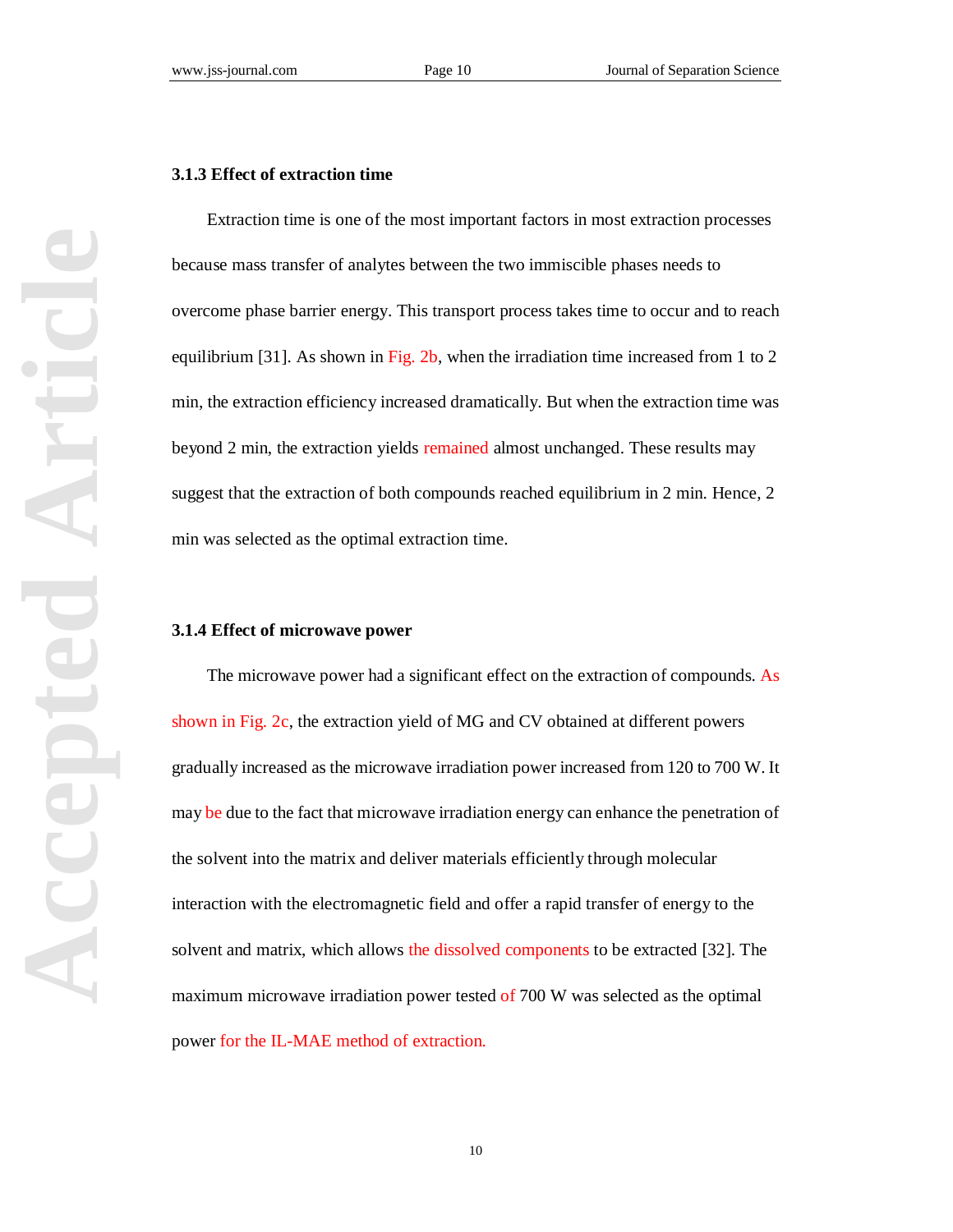#### **3.1.5 Effect of solution pH**

Solution pH is another essential factor to influence extraction efficiency particularly when acidic or basic solutes are extracted by changing the existing state of the analytes. As weak acid dyes ( $pK_a=6.9$  for MG, 0.8 for CV), they would be well extracted at low pH, which could avoid more target compounds being ionized and dissolved in water [9]. As illustrated in Fig. 3a the peak areas increased in the range of pH 1.8–3.0 and decreased with pH values raised from 3.0 to 6.6. So, pH 3.0 was chosen as the optimal pH for this study.

#### Figure 3

#### **3.1.6 Effect of ionic strength**

Generally, NaCl was used to adjust the ionic strength of the solution. For many organic compounds, solubilities of the target analytes in water decrease with the increasing of ionic strength and their partitioning in the extraction phase is enhanced. However, when the salt concentration was too high, the ion exchange between  $PF_6^-$  in  $BMIMPF<sub>6</sub>$  and CI in solution occurred, and the resulting BMIMCl was soluble in water, which could decrease of the amount of IL and cause a poor extraction performance [30]. At the same time, too high of a salt concentration would influence the phase separation [33-35]. As illustrated in Fig. 3b, the extraction efficiency increased with the increasing of NaCl concentration until the salt concentration reached 5.0% (w/v), and then decreased. Therefore, 5.0% (w/v) was selected as the suitable content of NaCl.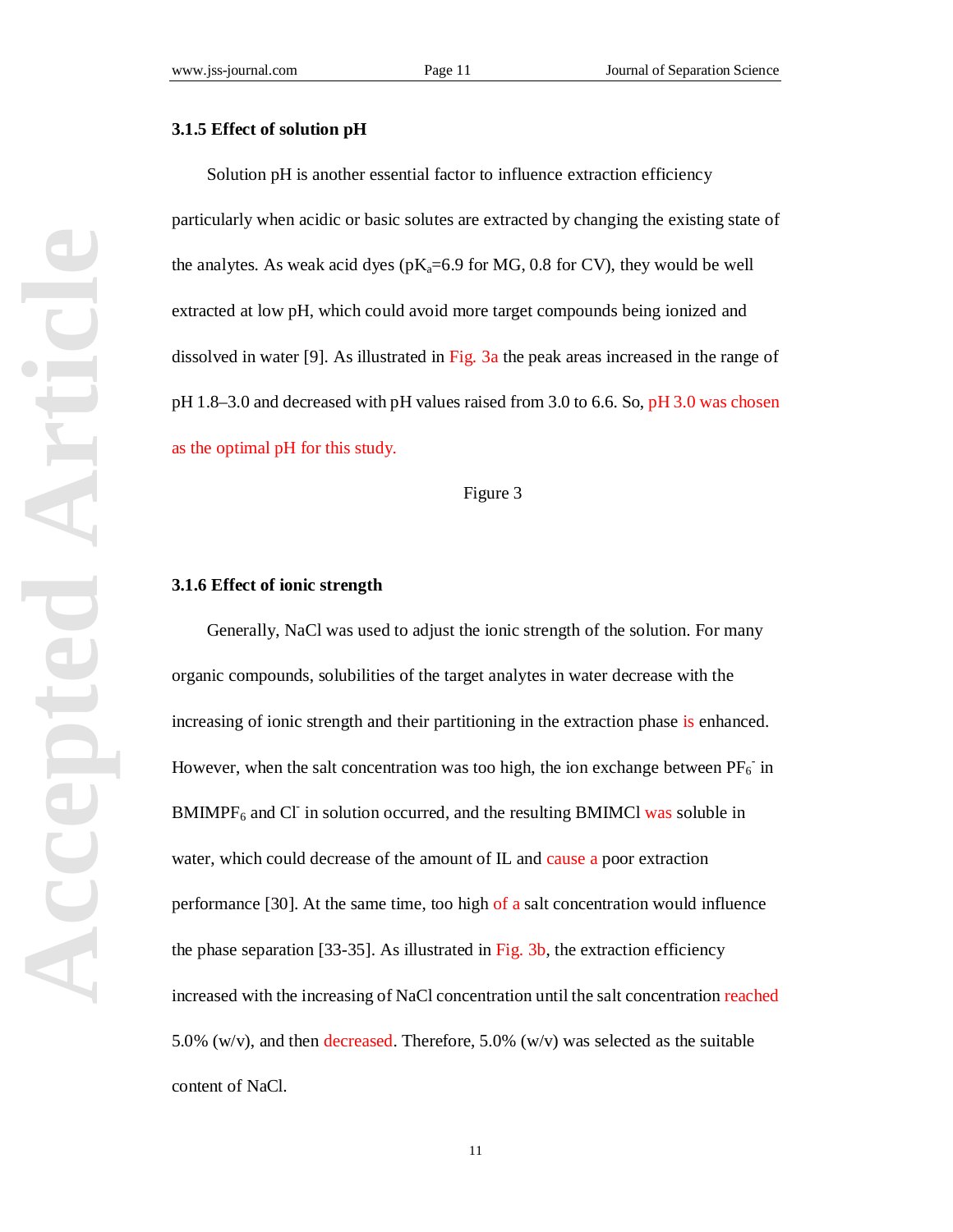#### **3.1.7 Effect of centrifuging time**

 Centrifugation controls the phase separation and is a crucial step in the proposed method. Although the turbidity phenomenon was easy to generate when cooling with ice water, it was difficult to separate  $[C_8MIM][PF_6]$  from the aqueous solution without centrifugation. The effect of centrifugation time on the extraction efficiencies is investigated and illustrated in Fig. 3c. The extraction efficiencies of the compounds increased with centrifugation time from 1 to 5 min, and then decreased with any further increase of centrifugation time. This may be due to the fact that  $[C_8MIM][PF_6]$  was not fully separated from water when the centrifuging time was too short, and longer centrifuging time resulted in heat generation leading to the dissolving of parts of the  $[C_8MIM][PF_6]$  and the loss of sensitivity. Therefore, 5 min was chosen for the optimal centrifuging time.

#### **3.2 Method evaluation**

Important parameters such as linear range, precisions and detection limits were determined under the optimal conditions to evaluate the method performance. As illustrated in Table 1, for the studied analytes, good linearity with correlation coefficients  $(R^2, 0.9991$  for MG and 0.9964 for CV) were achieved with satisfactory precisions (RSD, 1.0% for MG and 5.9% for CV, n=5). The detection limits (LODs) were determined using a signal noise ratio of  $3 (S/N = 3)$  and were found to be 0.080 µg L<sup>-1</sup> for MG and 0.030  $\mu$ g L<sup>-1</sup> for CV, which display the potential of the method for the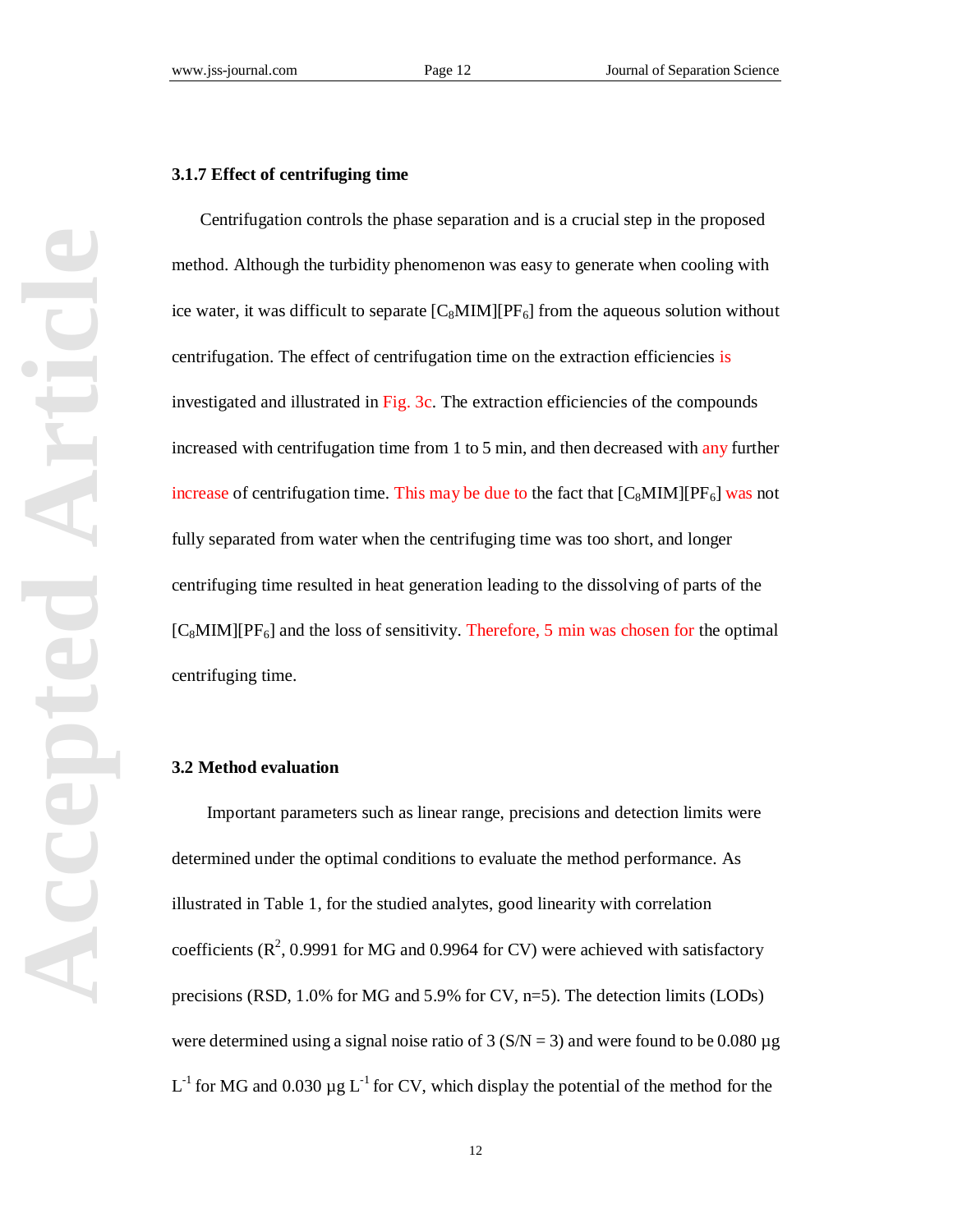determination of low concentrations of MG and CV. The results show that the proposed approach could be used as an effective pretreatment technique to enrich and separate the target analytes from water.

Table 1

#### **3.3 Comparison between IL-MAE and other extraction methods**

Extraction and determination of MG and CV in water samples by the proposed method were compared with those of other previous methods (Table 2). The proposed method shows performed better than the other methods with reference to shorter extraction time, lower RSDs and detection limits, and better enrichment factors. The excellent extraction performance of IL-MAE to MG and CV may owe to the following reasons:

- (1) Heating by microwaves can decrease the viscosity of ILs drastically and increase the diffusion rate. Thus, the extraction time is shorter.
- (2) Solvents have higher capacity to extract analytes at higher temperature. Thus, the heating by microwaves can also improve extraction efficiencies.
- (3) Microwave irritation cause ILs to completely disperse in the aqueous phase, thereby increasing the chance for mass transfer of the target compounds into the IL phase. This could be one reason for higher extraction efficiencies.
- (4)  $[C_8MIM][PF_6]$  has excellent extraction capability for organic compounds. This is another reason for higher extraction efficiencies.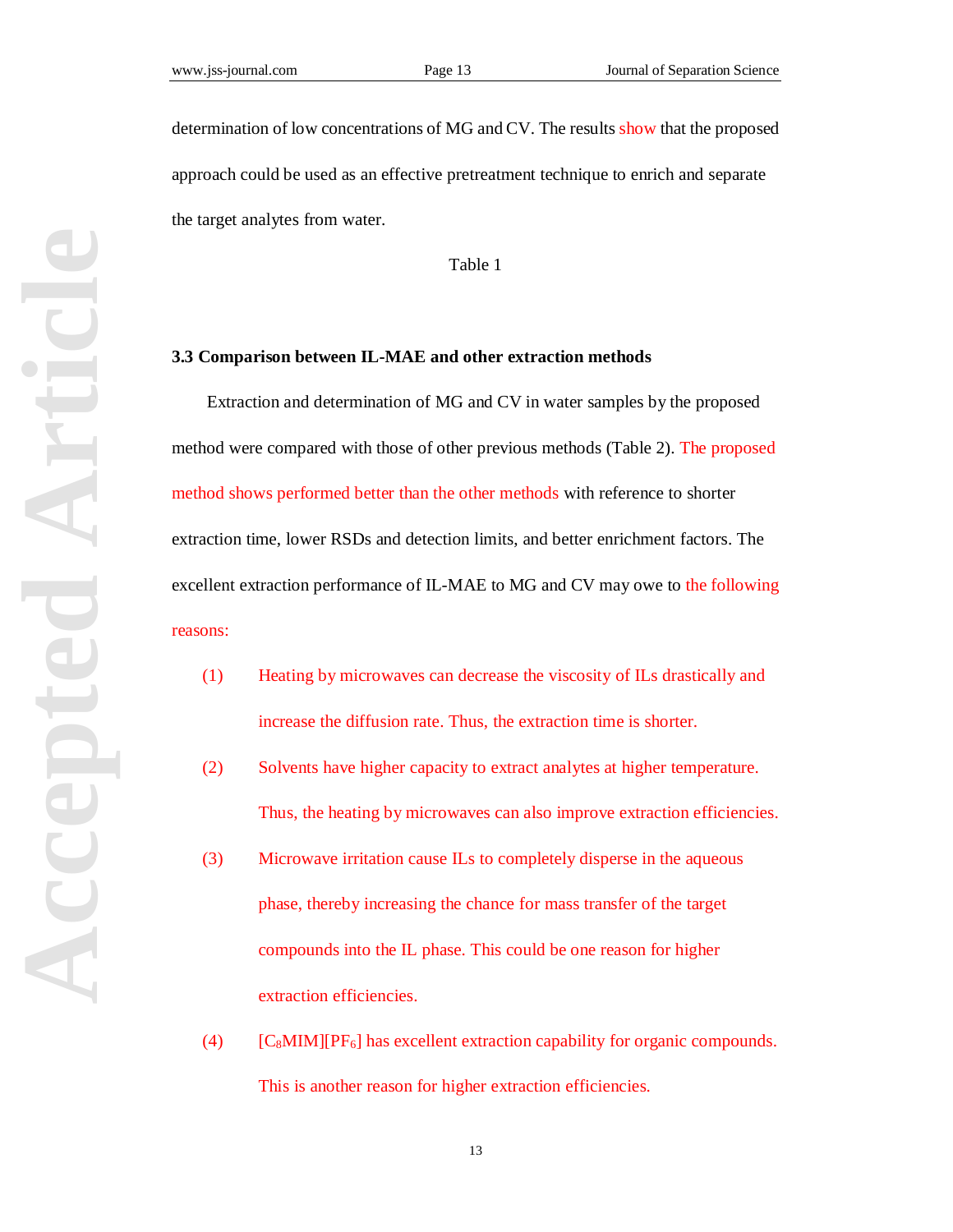In particular, there are almost no volatile and hazardous solvents released in this approach, which shows that the proposed method is not only more environmentally friendly than previous methods but also meets sample extraction technology requirements for the elimination of toxic organic solvents.

#### **3.4 Applications**

In order to test the reliability of the proposed approach, this method was applied to the simultaneous determination of MG and CV in different field samples. As presented in Table 3, MG was detected in pond water and STP effluent, and CV was detected in STP effluent. Good recoveries ranged from 95.4 to 102.8% which confirmed that the IL-MAE method is able to determine the trace concentrations of MG and CV in real samples coupled with HPLC.

Table 3

#### **4 Concluding remarks**

The presented method explored for the first time ionic liquid-based microwave-assisted extraction as a high-performance and powerful preconcentration method for the simultaneous extraction of trace amounts of MG and CV from water.

The proposed method required less extraction time  $(2 \text{ min})$  and provided lower detection limits (0.080  $\mu$ g L<sup>-1</sup> for MG and 0.030  $\mu$ g L<sup>-1</sup> for CV, S/N = 3) and a higher enrichment factor (291 for MG and 330 for CV) compared with previous extraction technologies. In addition, the imidazolium-based IL, which is non-volatile, innocuous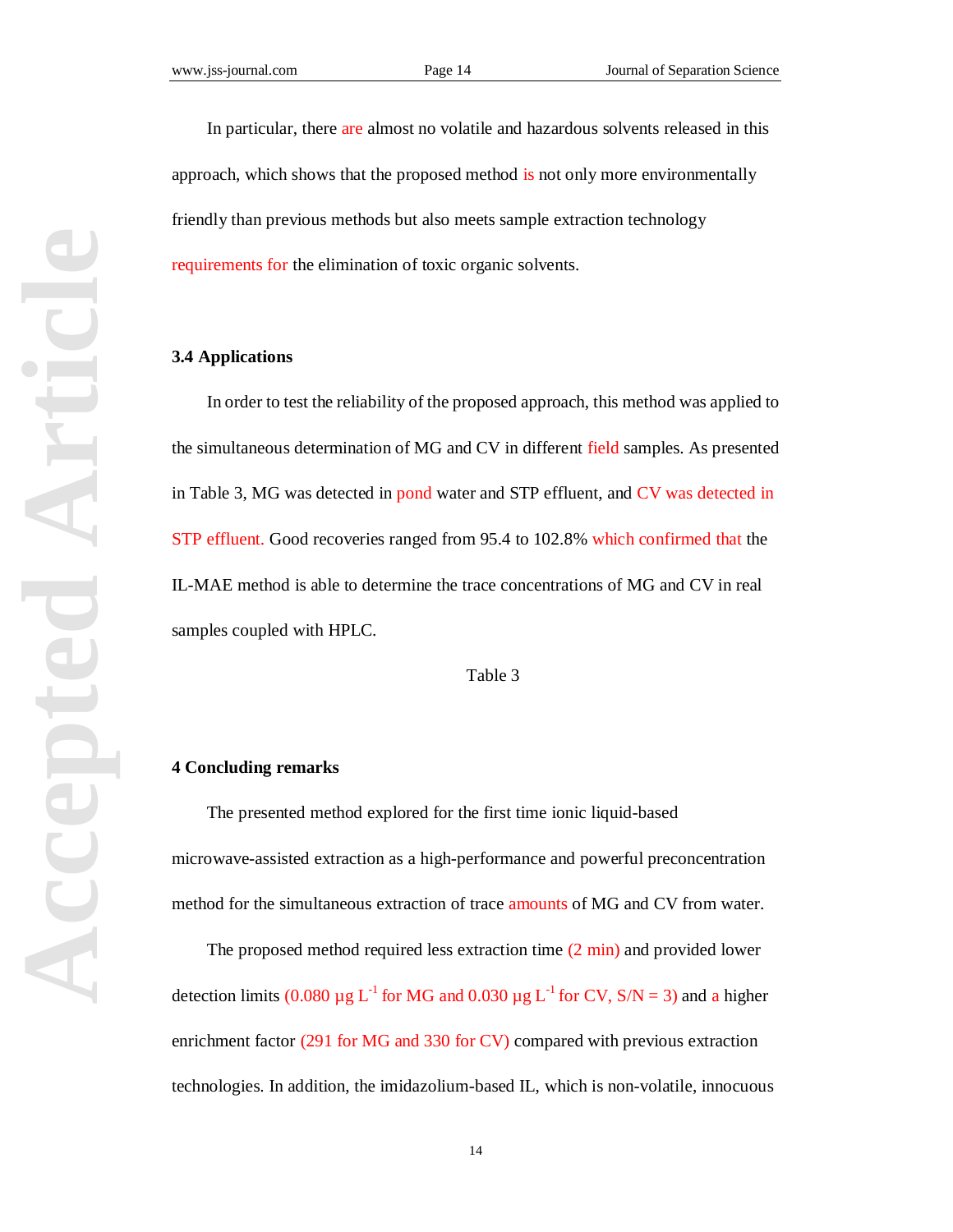[36] and potentially recyclable [37], was employed as an extraction solvent wherein almost no volatile and hazardous organic solvents were released meets the requirements for green and environmentally benign extraction and does not generate secondary pollution. Furthermore, it does not require special approaches making it very simple and easy to use.

Due to its good repeatability and precision (RSD, 1.0% for MG and 5.9% for CV, n=5), the green and effective IL-MAE method showed excellent results in the simultaneously analysis of trace amounts of MG and CV in real environmental water. In addition, it seems possible to extend this method to the extraction of MG and CV in other similar samples by varying the extraction conditions.

#### **Acknowledgments**

The authors acknowledge the financial support from National Natural Science Foundation of China (21177055, 50938004), Environment Monitoring Fund (1115) of Jiangsu Province, Graduate Education Innovation of Jiangsu Province (CXZZ11\_0050) and Special Fund for Environmental Protection Research in the Public Interest (201209016).

*The authors have declared no conflict of interest.*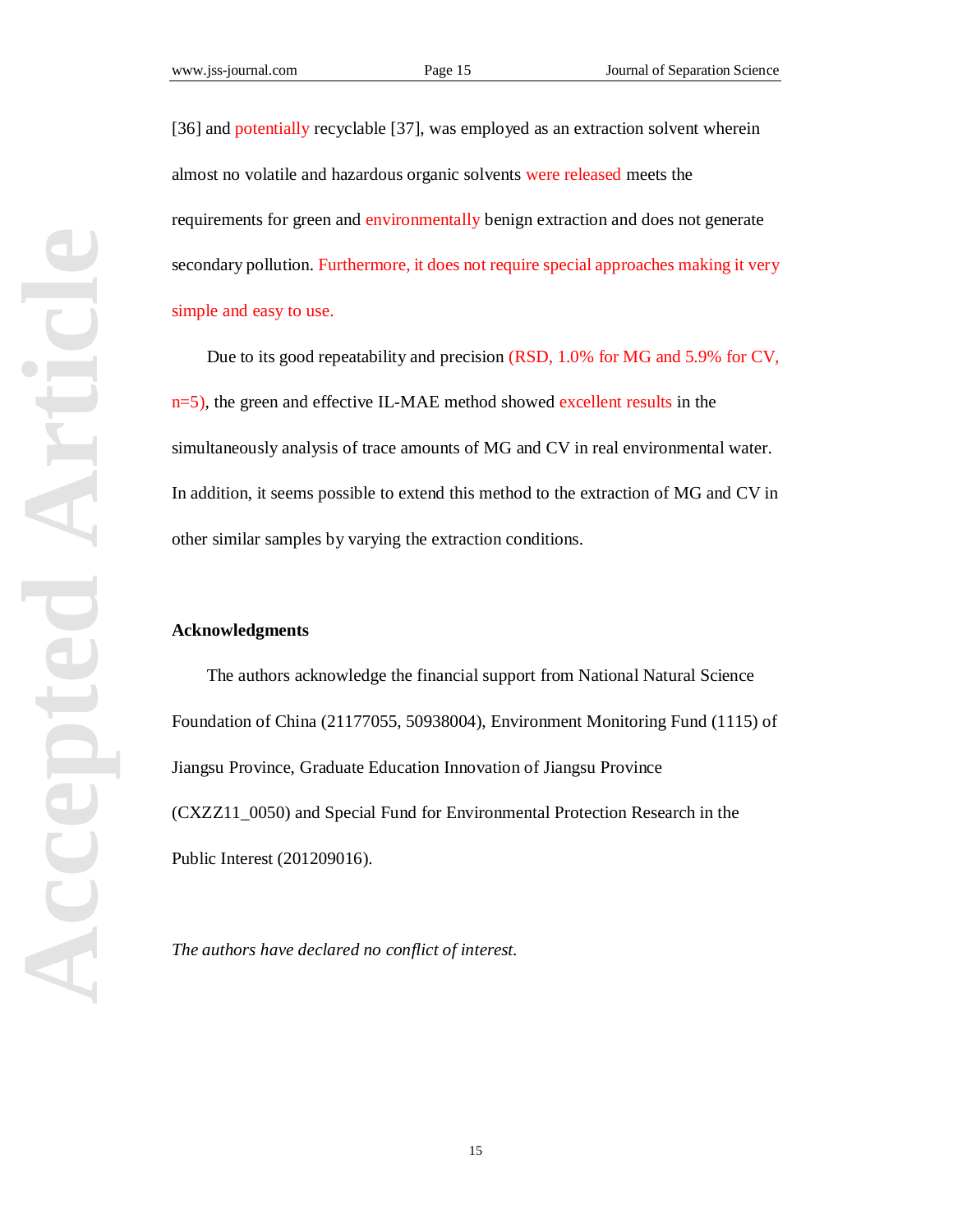#### **References**

[1] Afkhami, A., Moosavi, R., Madrakian, T., *Talanta* 2010, *82*, 785-789.

[2] Long, C., Mai, Z., Yang, Y., Zhu, B., Xu, X., Lu, L., Zou, X., *J. Chromatogr. A*

2009, *1216*, 2275-2281.

[3] Safarik, I., Safarikova, M., *Water Res.* 2002, *36*, 196-200.

[4] Rushing, L G., Hansen, E. B, *J. Chromatogr. B* 1997, *700*, 223-231.

 [5] An, L., Deng, J., Zhou, L., Li, H., Chen, F., Wang, H., Liu, Y. T., *J. Hazard. Mater.* 2010, *175*, 883-888.

[6] Mitrowska, K., Posyniak, A., Zmudzki, J., *J. Chromatogr. A* 2008, *1207*, 94-100.

[7] Tsai, C. H., Lin, J. D., Lin, C. H., *Talanta* 2007, *72*, 368-372.

 [8] Yang, M., Fang, J., Kuo, T. F., Wang, D., Huang, Y., Liu, L., Chen, P., Chang, T., *J. Agric. Food Chem* 2007, *55*, 8851-8856.

[9] Zhang, Z., Zhou, K., Bu, Y. Q., Shan, Z. J., Liu, J. F., Wu, X. Y., Yang, L. Q.,

Chen, Z. L., *Anal. Methods* 2012, *4*, 429-433.

- [10] Bidari, A., Ganjali, M. R., Norouzi, P., *Clean-Soil Air Water* 2011, *39*, 83-87.
- [11] Jafarvand, S., Shemirani, F., *J. Sep. Sci.* 2011, *34*, 455-461.

[12] Shen, G., Lee, H. K., *J. Chromatogr. A* 2003, *985*, 167-174.

[13] Gatidou, G., Zhou, J. L., Thomaidis, N. S., *J. Chromatogr. A* 2004, *1046*, 41-48.

[14] Sanusi, A., Guillet, V., Montury, M., *J. Chromatogr. A* 2004, *1046*, 35-40.

[15] Verma, S. C., Jain, C. L., Padhi, M. M., Devalla, R. B., *J. Sep. Sci.* 2012, *35*, 1627-1633.

[16] Camel, V., *Trends Anal. Chem.* 2000, *19*, 229-248.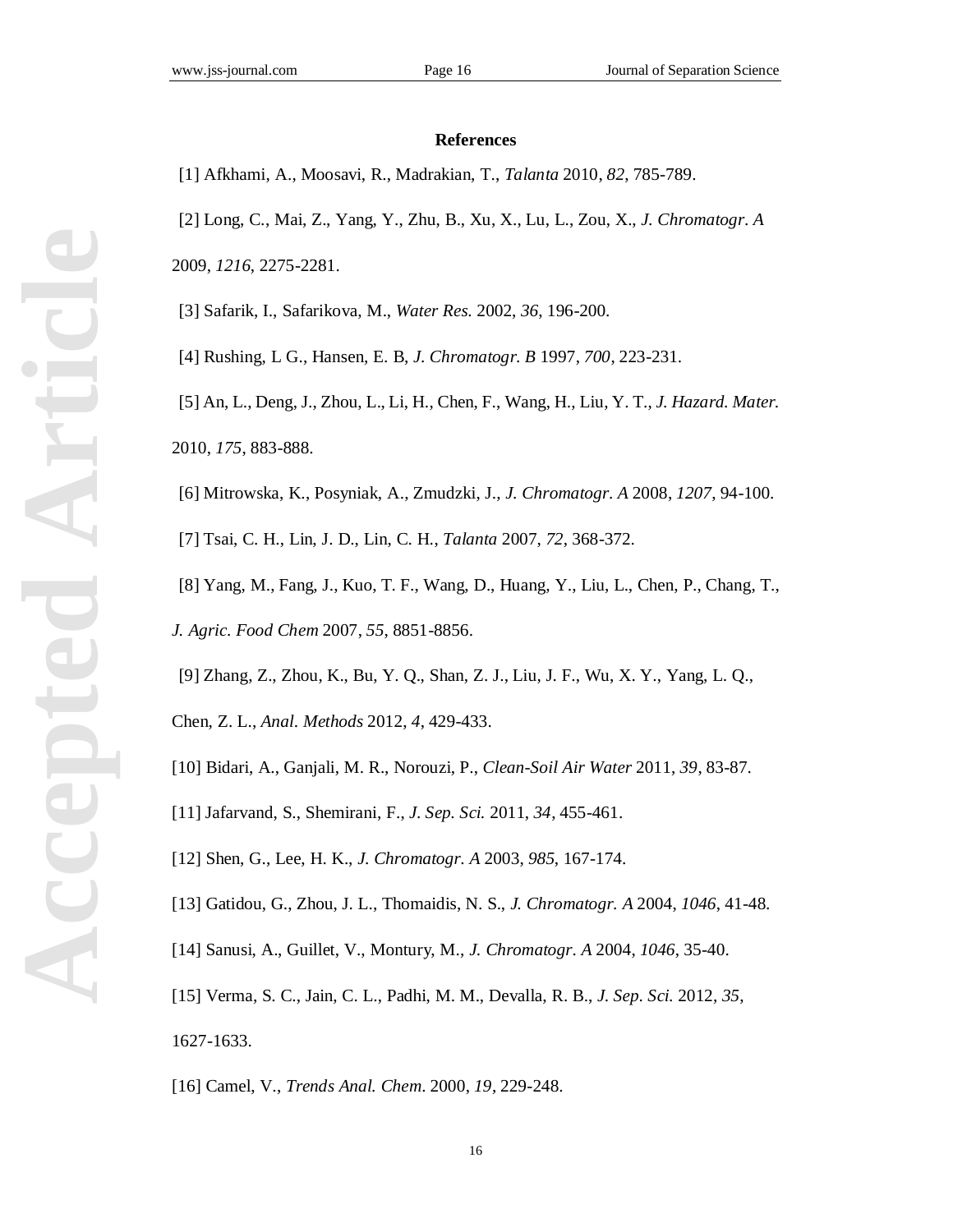[17] Yuan, Y., Wang, Y. Z., Xu, R., Huang, M. D., Zeng, H., *Analyst* 2011, *136*, 2294-2305.

[18] Ma, C. H., Liu, T. T., Yang, L., Zu, Y. G., Wang, S. Y., Zhang, R. R., *Anal. Chim. Acta* 2011, *689*, 110-116.

[19] Mitrowska, K., Posyniak, A., Zmudzki, J., *J. Chromatogr. A* 2005, *1089*, 187-192. [20] Graham, C. M., Meng, Y. J., Ho, T., Anderson, J. L., *J. Sep. Sci.* 2011, *34*, 340-346.

[21] Wang, J. H., Cheng, D. H., Chen, X. W., Du, Z., Fang, Z. L., *Anal. Chem.* 2007, *79*, 620-625.

[22] Zhou, Q. X., Bai, H. H., Xie, G. H., Xiao, J. P., *J. Chromatogr. A* 2008, *1177*, 43-49.

[23] Rao, R. N., Vali, R. M., Rao, A. V. P., *J. Sep. Sci.* 2012, *15*, 1945-1952.

[24] Du, Z., Yu, Y. L., Wang, J. H., *Chem-Eur. J.* 2007, *13*, 2130-2137.

[25] Xu, L.L., Li, A. F., Sun, A. L., Liu, R. M., *J. Sep. Sci.* 2010, *33*, 31-36.

[26] Jastorff, B., Stormann, R., Ranke, J., Molter, K., Stock, F., Oberheitmann, B.,

Hoffmann, W., Hoffmann, J., Nuchter, M., Ondruschka, B., Filser, J., *Green Chem.* 2003, *5*, 136-142.

[27] Liu, T. T., Sui, X. Y., Zhang, R. R., Yang, L., Zu, Y. G., Zhang, L., Zhang, Y., Zhang, Z. H., *J. Chromatogr. A* 2011, *1218*, 8480-8489.

[28] Ma, C. H., Liu, T. T., Yang, L., Zu, Y. G., Chen, X., Zhang, L., Zhang, Y., Zhao, C. J., *J. Chromatogr. A* 2011, *1218*, 8573-8580.

[29] Jin, R. H., Fan, L., An, X. N., *Sep. Purif. Technol.* 2011, *83*, 45-49.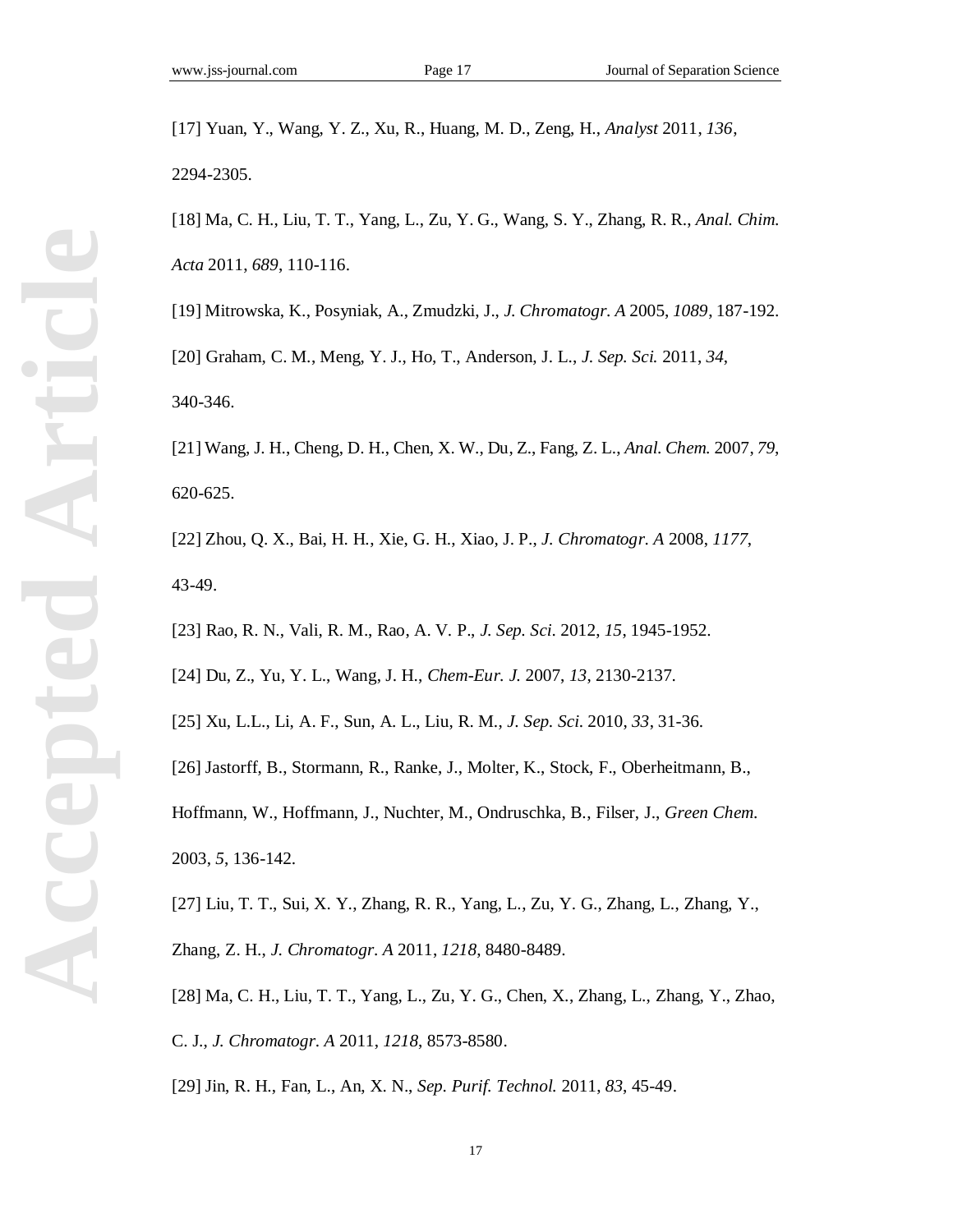[30] Gao, S. Q., You, J. Y., Zheng, X., Wang, Y., Ren, R. B., Zhang, R., Bai, Y. P.,

Zhang, H. Q., *Talanta* 2010, *82*, 1371-1377.

[31] Li, M., Pittman Jr., C. U., Li, T., *Talanta* 2009, *78*, 1364-1370.

[32] Deng, N., Li, M., Zhao, L. J., Lu, C. F., de Rooy, S. L., Warner, I. M., *J. Hazard.*

*Mater.* 2011, *192*, 1350-1357.

[33] Ye, C., Zhou, Q., Wang, X., Xiao, J., *J. Sep. Sci.* 2007, *30*, 42-47.

[34] Zhou, Q., Bai, H., Xie, G., Xiao, J., *J. Chromatogr. A* 2008, *1177*, 43-49.

[35] Abdolmohammad-Zadeh, H., Sadeghi, G. H., *Anal. Chim. Acta* 2009, *649*, 211-217.

[36] Li, X. H., Zhao, J. G., Li, Q. H., Wang, L. F., Tsang, S. C., *Dalton T.* 2007, 1875-1880.

[37] Zhong, Q., Su, P., Zhang, Y., Wang, R. Y., Yang, Y., *Anal. Methods* 2012, *4*, 983-988.

[38] Pourreza, N., Elhami, S., *Anal. Chim. Acta* 2007, 596, 63-65.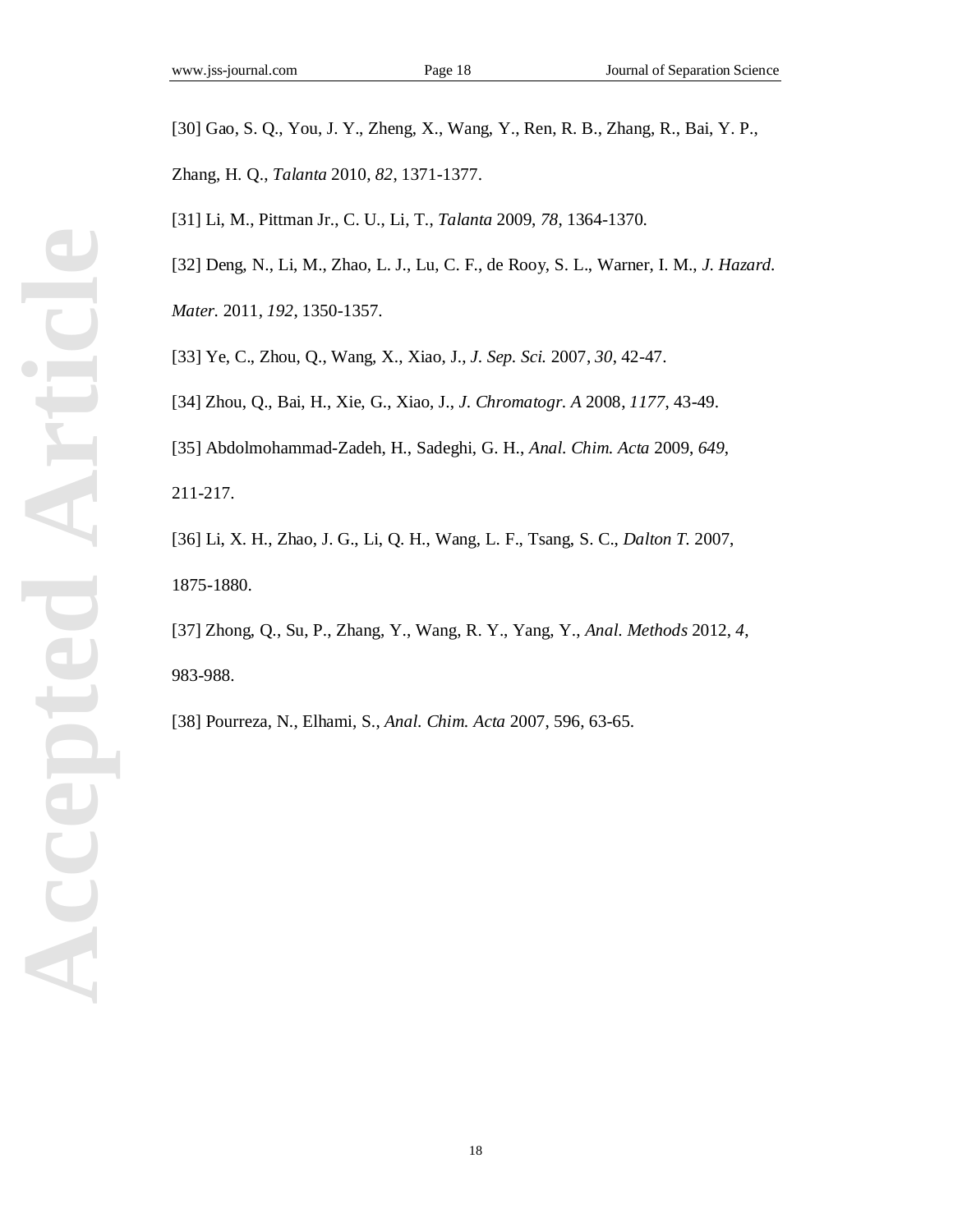# **Figure captions**

**Figure 1.** Effect of the type of ionic liquid. Experimental conditions: IL volume: 500 µL; extraction time: 2 min; microwave power: 700 W; pH: 3.0; ionic strength: 5.0% (w/v); centrifugation time: 5 min.

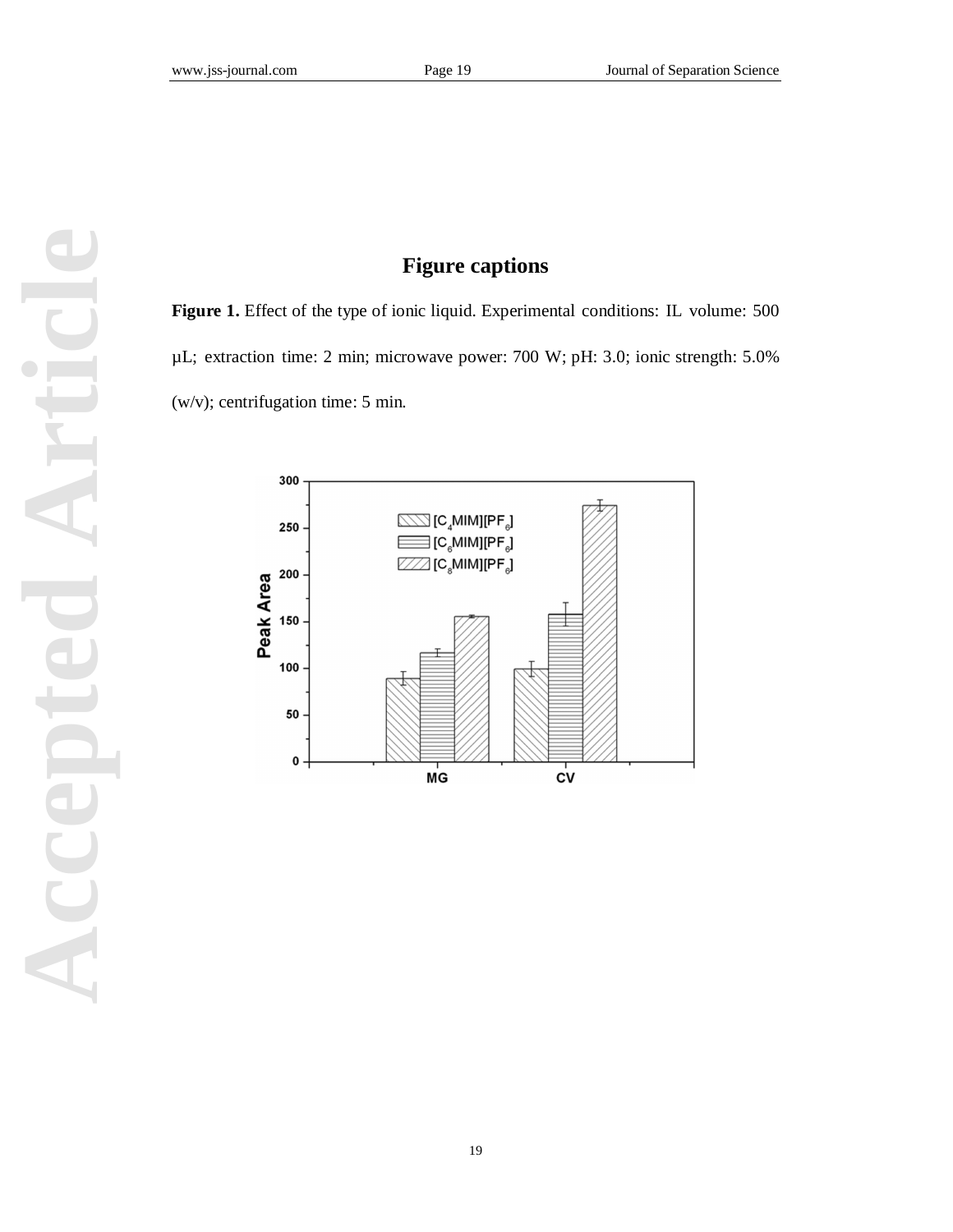

# Figure 2. Effect of IL volume (a), extraction time (b) and microwave power (c) on the

extraction efficiency of target analytes.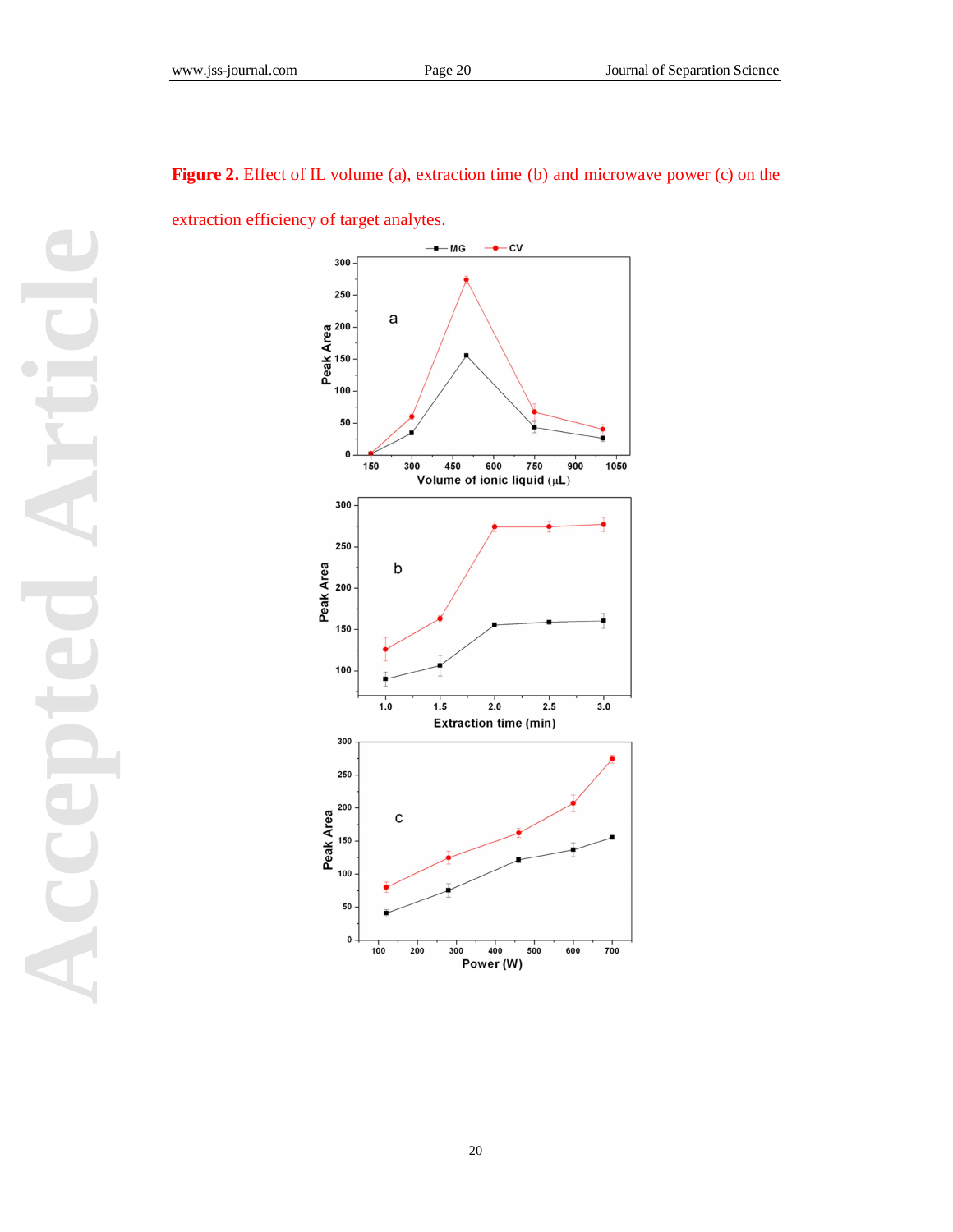



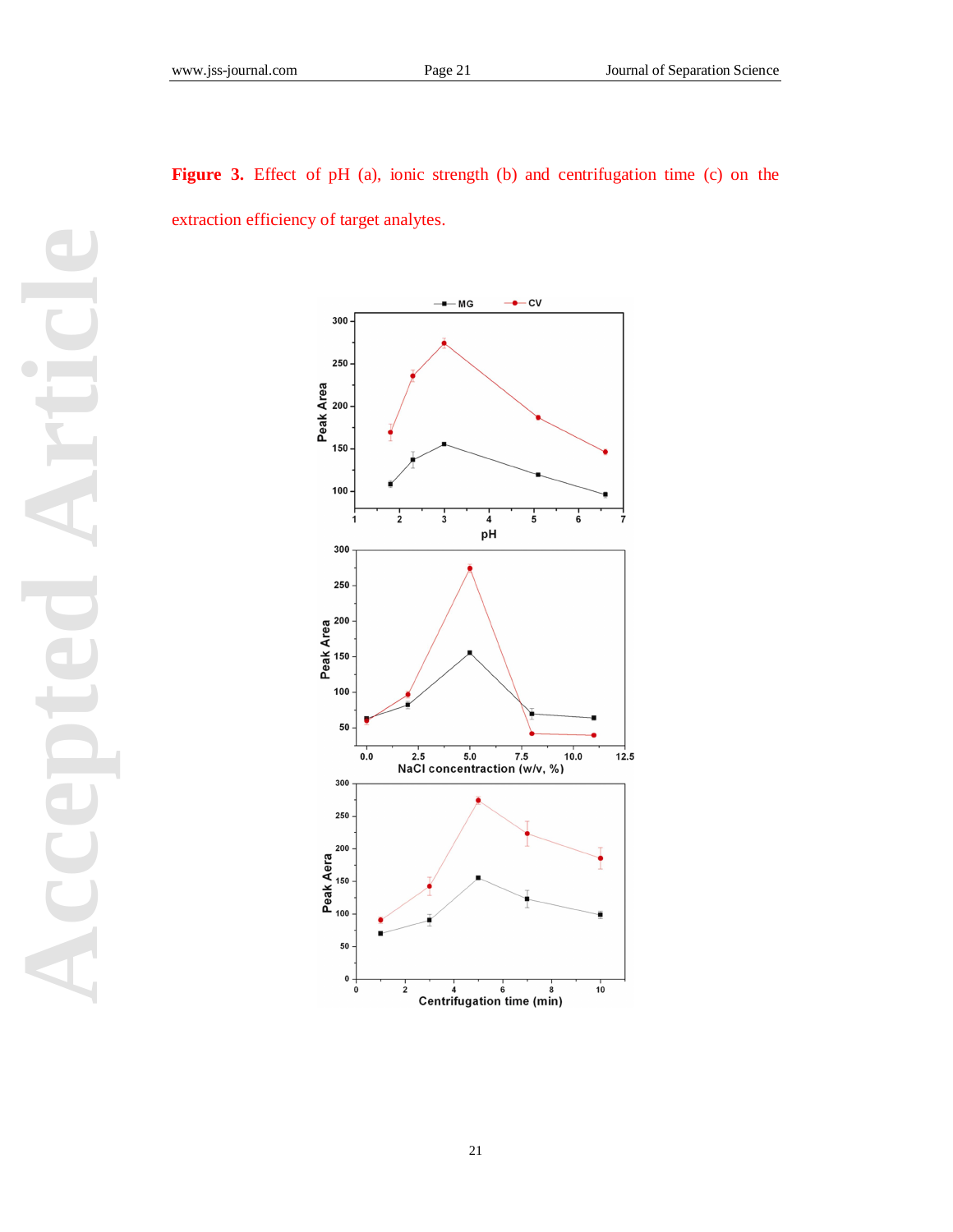## **Table 1**

Analytical parameters of MG and CV measured with IL-MAE method.

|    | Analytes Linear range | $R^2$<br><b>LOD</b><br>EF |                  | <b>RSD</b> |            |
|----|-----------------------|---------------------------|------------------|------------|------------|
|    | $(\mu g L^{-1})$      |                           | $(\mu g L^{-1})$ |            | $(n=5, %)$ |
| MG | $0.15 - 25$           | 0.9991                    | 0.080            | 291        | 1.4        |
| CV | $0.10 - 22$           | 0.9964                    | 0.025            | 330        | 5.9        |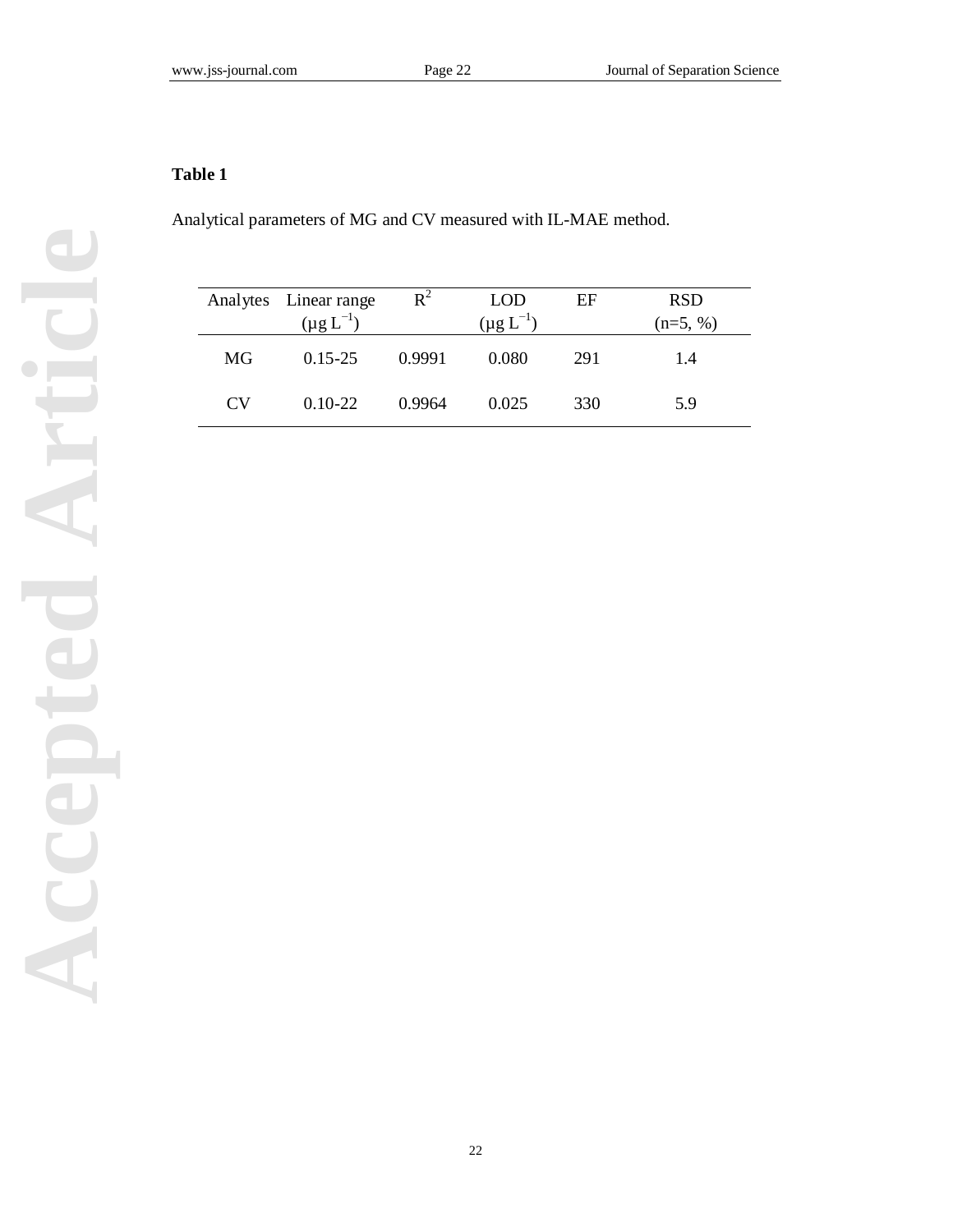### **Table 2**

Comparison of the proposed method with the previous studies.

| <b>Extraction method</b> | <b>Extraction time</b> | <b>LOD</b><br>$(\mu g L^{-1})$ | Precision<br>(RSDs, %) | EF                 | Ref        |
|--------------------------|------------------------|--------------------------------|------------------------|--------------------|------------|
| <b>IL-DLLME</b>          | 50 min                 | MG: 0.086<br>CV: 0.030         | MG: 9.4<br>CV: 7.6     | MG: 254<br>CV: 276 | [9]        |
| <b>CPE</b>               | $20 \text{ min}$       | MG: 2.9<br>CV: 4.8             | MG: 4.26<br>CV: 6.02   | 20                 | $[5]$      |
| <b>CPE</b>               | $20 \text{ min}$       | MG: 1.2                        | MG: 1.1                |                    | $[38]$     |
| <b>MSPE</b>              | $260 \text{ min}$      | 0.5                            | 4.2                    |                    | $[3]$      |
| <b>IL-MAE</b>            | $2 \text{ min}$        | MG: 0.080<br>CV: 0.025         | MG: 1.4<br>CV: 5.9     | MG: 291<br>CV: 330 | This study |

*Abbreviation:* CPE, cloud point extraction; MSPE, magnetic solid phase extraction; IL-DLLME, ionic liquid dispersive liquid-liquid microextraction; IL-MAE: ionic liquid-based microwave assisted extraction; RSDs, relative standard deviations.